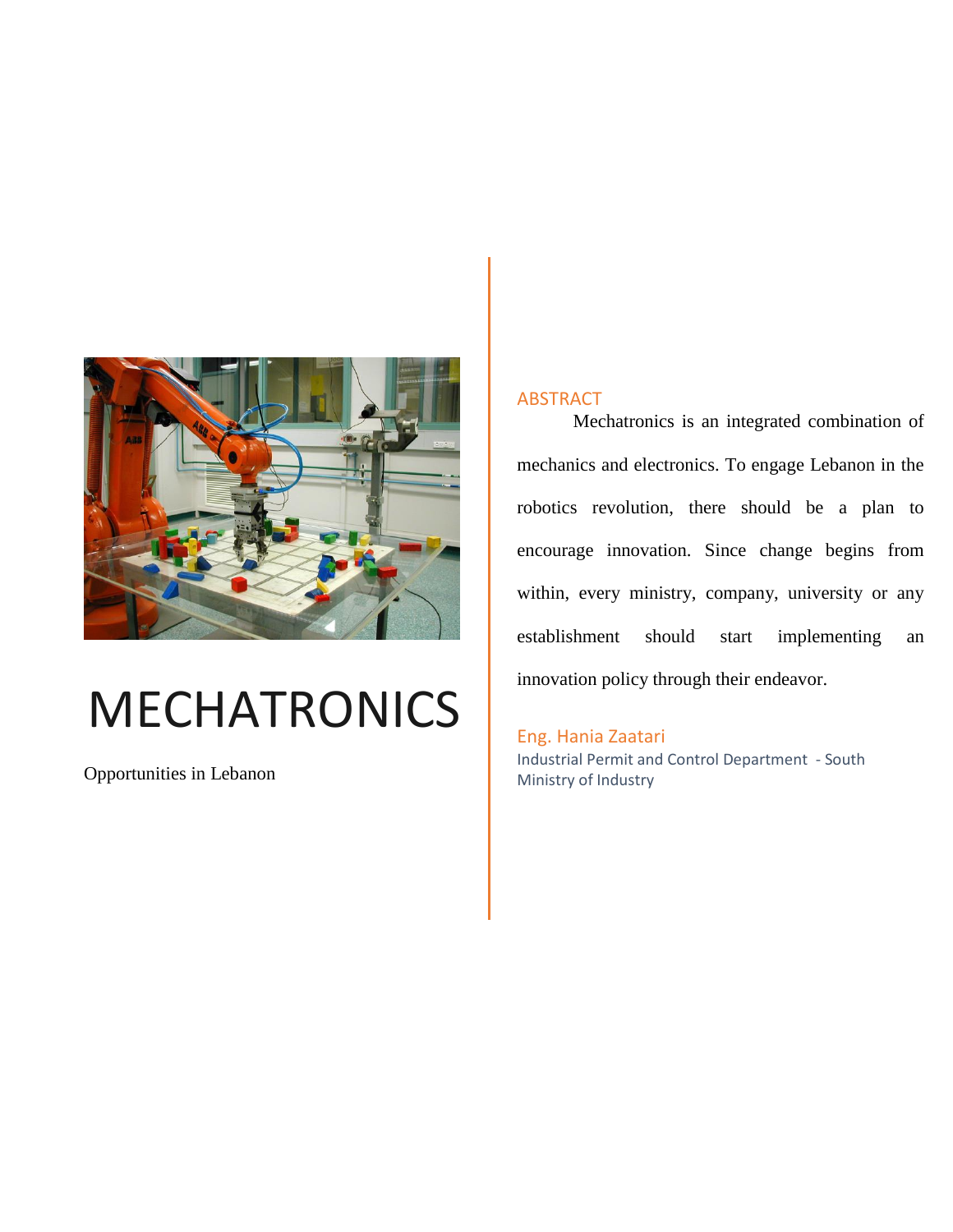## **Table of Contents**

## **Table of Figures**

| Figure 2 The various physical/engineering fields connected to mechatronics (Craig, n.d.) 3 |  |
|--------------------------------------------------------------------------------------------|--|
|                                                                                            |  |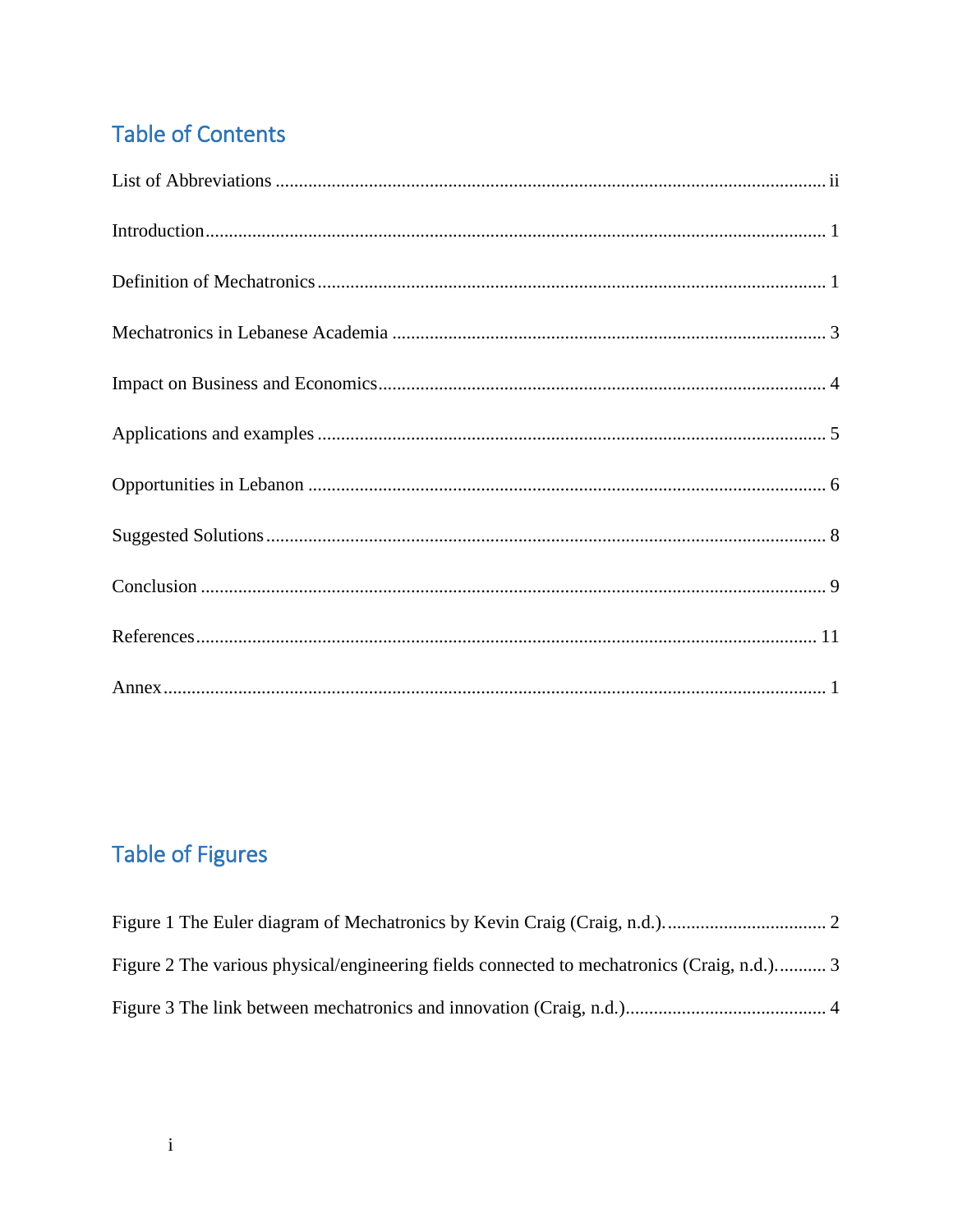## <span id="page-2-0"></span>List of Abbreviations

| <b>ALI</b>  | <b>Association of Lebanese Industrialists</b>            |
|-------------|----------------------------------------------------------|
| <b>AUB</b>  | American University of Beirut                            |
| <b>BAU</b>  | Beirut Arab University                                   |
| <b>CiT</b>  | Center of Innovation and Technology                      |
| <b>CNRS</b> | <b>National Center for Scientific Research</b>           |
| <b>GDP</b>  | <b>Gross Domestic Product</b>                            |
| <b>GII</b>  | Global innovation index                                  |
| IoT         | Internet of Things                                       |
| <b>IRI</b>  | <b>Industrial Research Institute</b>                     |
| LAU         | Lebanese American University                             |
| <b>LIRA</b> | Lebanese Industrial Research Achievements                |
| <b>MEMS</b> | Manufacturing, robotics, Micro-Electromechanical Systems |
| <b>MoEH</b> | Ministry of Education and Higher Education               |
| MoI         | Ministry of Industry                                     |
| NI          | <b>National Instruments</b>                              |
| <b>NTTO</b> | National Technology Transfer Office                      |
| <b>OEA</b>  | Order of Engineers and Architects                        |
| R&D         | <b>Research and Development</b>                          |
| <b>RPI</b>  | Rensselaer Polytechnic Institute                         |
| <b>SME</b>  | Small and medium enterprises                             |
| <b>TTU</b>  | <b>Technology Transfer Unit</b>                          |
| UL          | Lebanese University                                      |

<span id="page-2-1"></span>E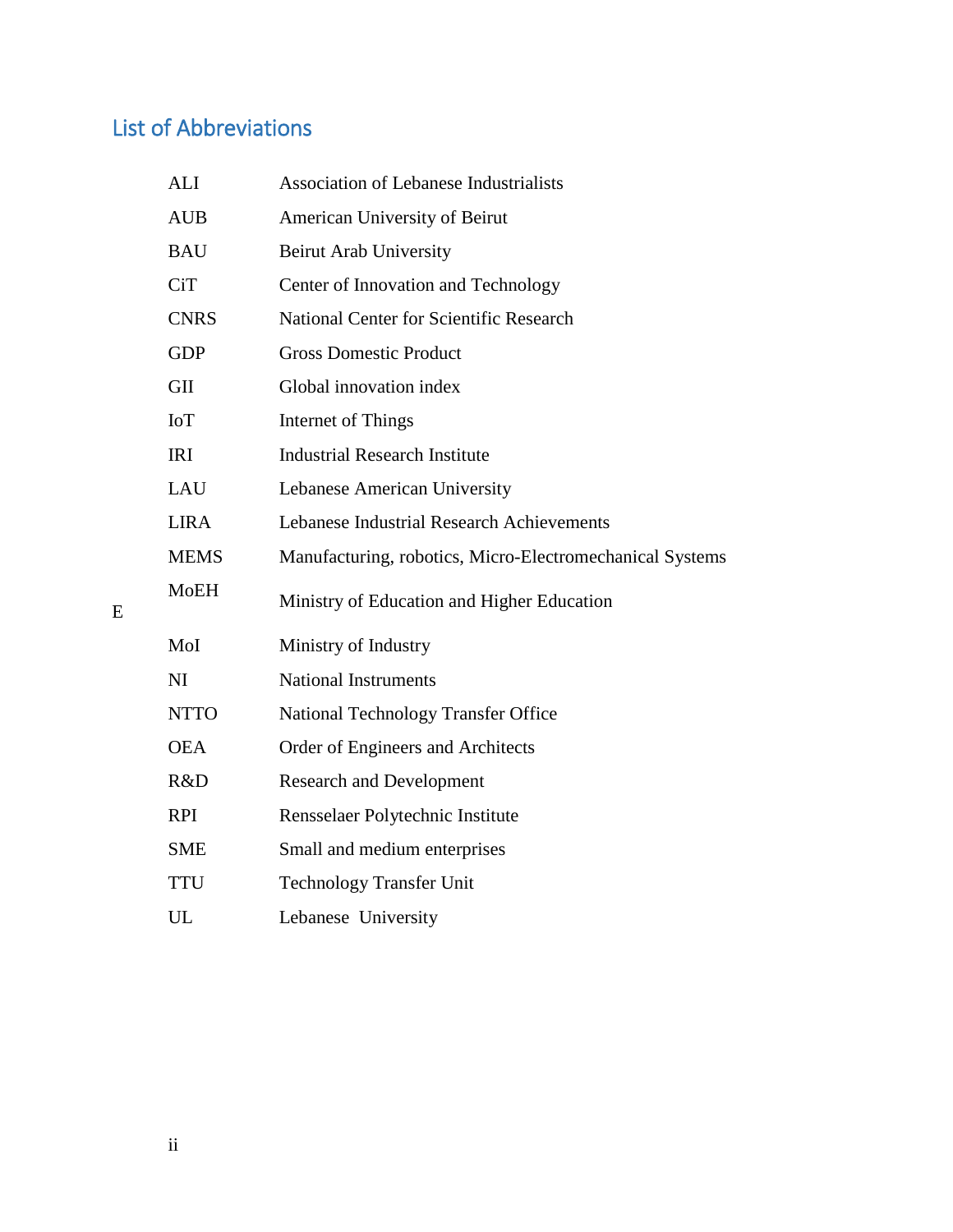#### **Introduction**

Today, with the invasion of electronics and the Internet of Things (IoT), engineers are using mechatronics in various fields. Biomedical products are examples of the useful application of mechatronics to preserve human health. The range of applications is increasing day by day with more inventions, with nanotechnology serving as an essential complimentary field for new developments in medical and defense areas among others. Eng. Tetsuro Mori first used the term "mechatronics", forty years ago to, describe an electronic control system he developed in a mechanical factory owned by Yaskawa Electric Corp. (Brown, 2011).

#### <span id="page-3-0"></span>Definition of Mechatronics

The Dictionary of Mechanical Engineering defines mechatronics as the integration of mechanical, electrical, electronics and software engineering (Atkins & Escudier, 2013).

Davim (2013) defines mechatronics as "the portmanteau of Mechanics and Electronics", describing it as an interdisciplinary mix of mechanical, electronics and computer engineering in integrated design. Today, mechatronics has evolved into a modern engineering field that requires knowledge and experience in more than one area. Mechatronics allowed the emergence of the Robotics field. Then, Robotics itself invaded the automotive industry, motion and intelligent control, modeling and design, actuators and sensors, manufacturing, vibration and noise control, and optoelectronics and micro-devices; including nanotechnology (Obaia, 2016).

Dr. Kevin Craig, from The Rensselaer Polytechnic Institute (RPI) developed an interesting Euler diagram [\(Figure 1\)](#page-4-0) showing the integration of different engineering aspects and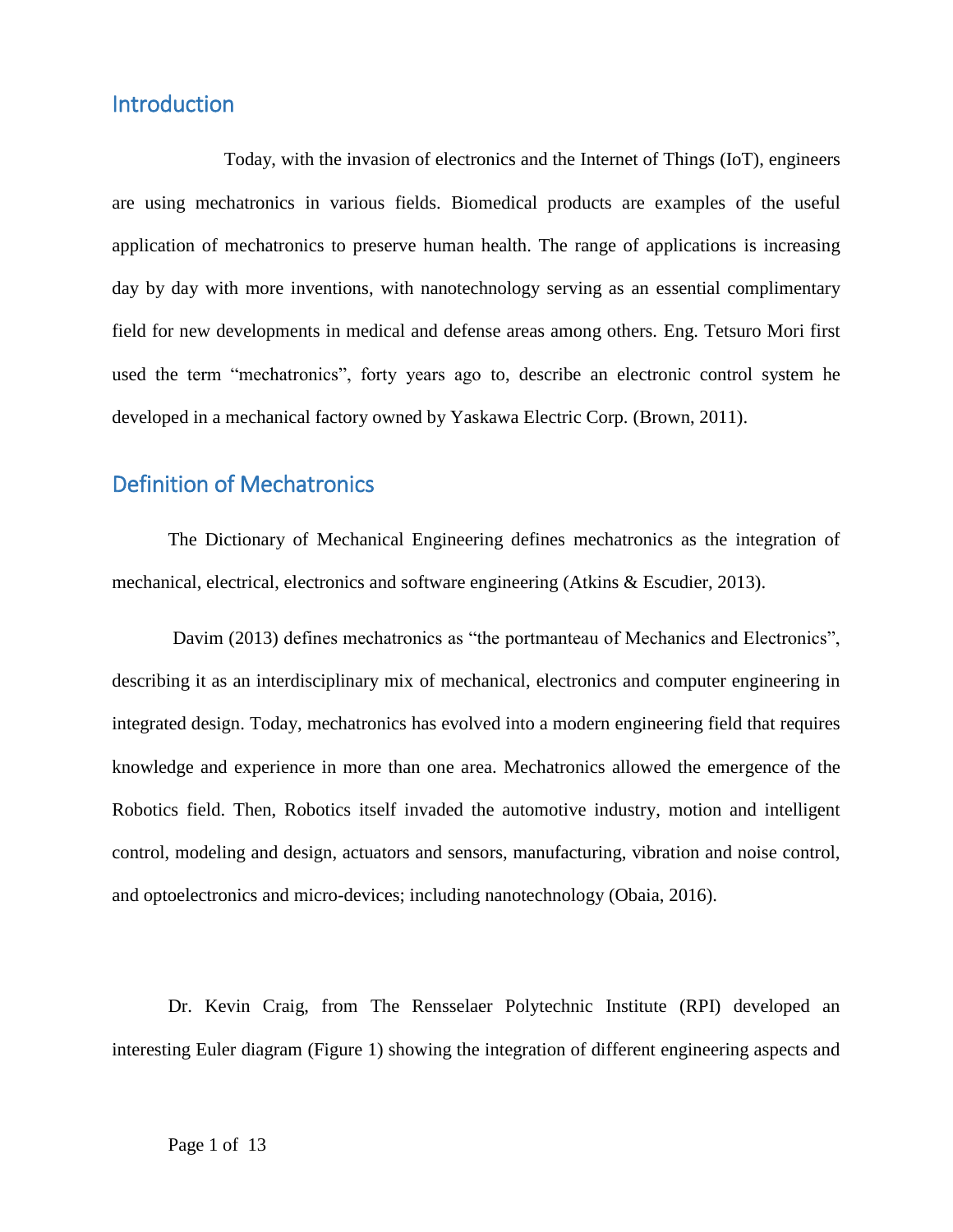the diversification of the application fields in automotive, aerospace, medical, xerography,



*Figure 1 The Euler diagram of Mechatronics by Kevin Craig (Craig, n.d.).*

<span id="page-4-0"></span>Dr. Kraig also produced the following representation of the various physical and engineering aspects of mechatronics: mechanical, electrical, pneumatic, hydraulic, chemical, thermal, optical, acoustical and software (Craig, n.d.).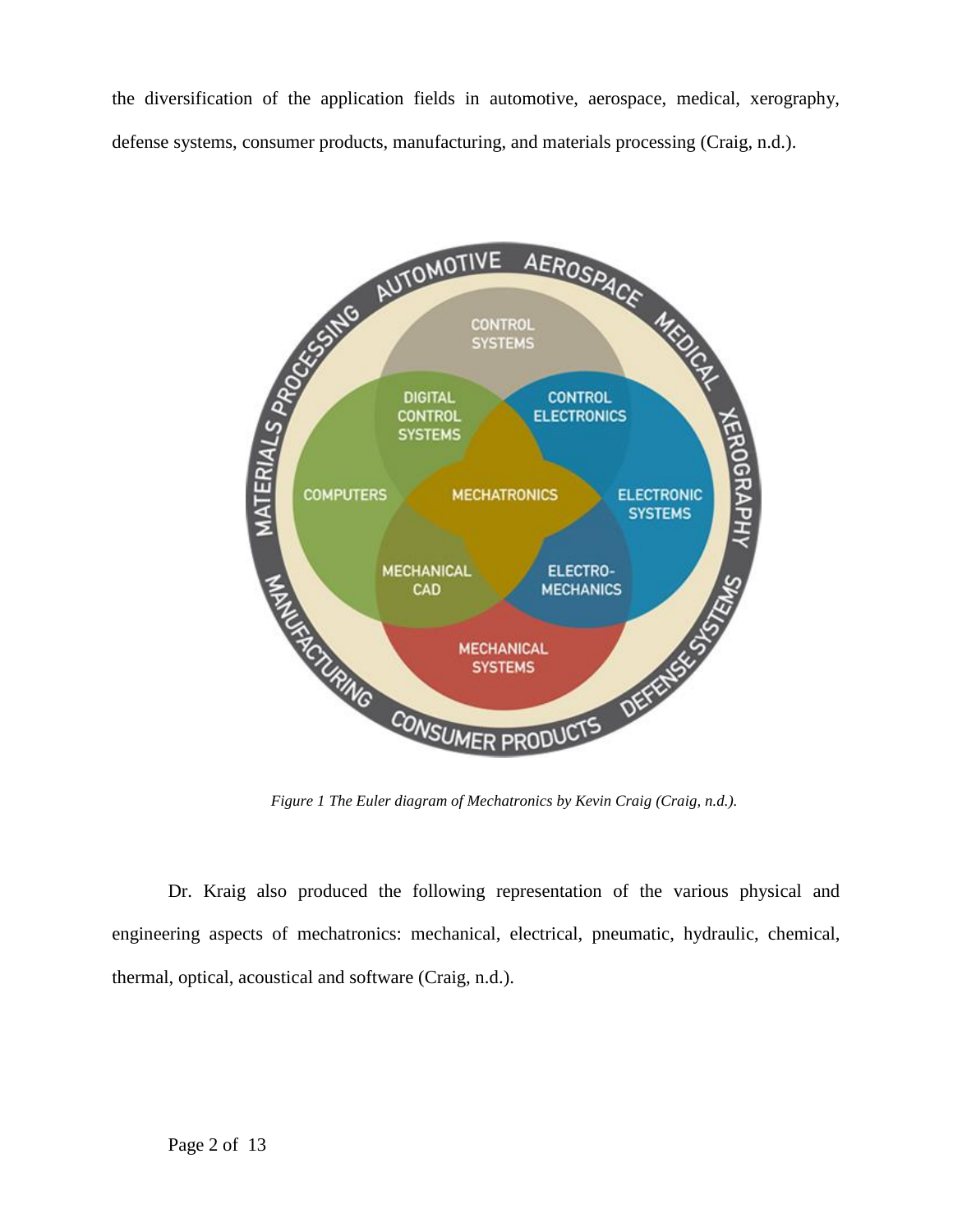

<span id="page-5-1"></span>*Figure 2 The various physical/engineering fields connected to mechatronics (Craig, n.d.).*

Since mechatronics requires knowledge of different fields and is used in vast arenas, it has become a subfield in Engineering. It has also been introduced as a specilalization in universities worldwide and more recently in Lebanon.

#### <span id="page-5-0"></span>Mechatronics in Lebanese Academia

The Mechatronics Engineering field became a separate specialization, after being a submajor in mechanical engineering for many years before. It is now offered at different universities in Lebanon starting with the Balamand University, Lebanese University (UL), Lebanese American University (LAU), Matn University College of Technology (MUC), among others. The American University of Beirut (AUB), and the Beirut Arab University (BAU), on the other hand, still teach mechatronics as a track offered within the mechanical engineering program.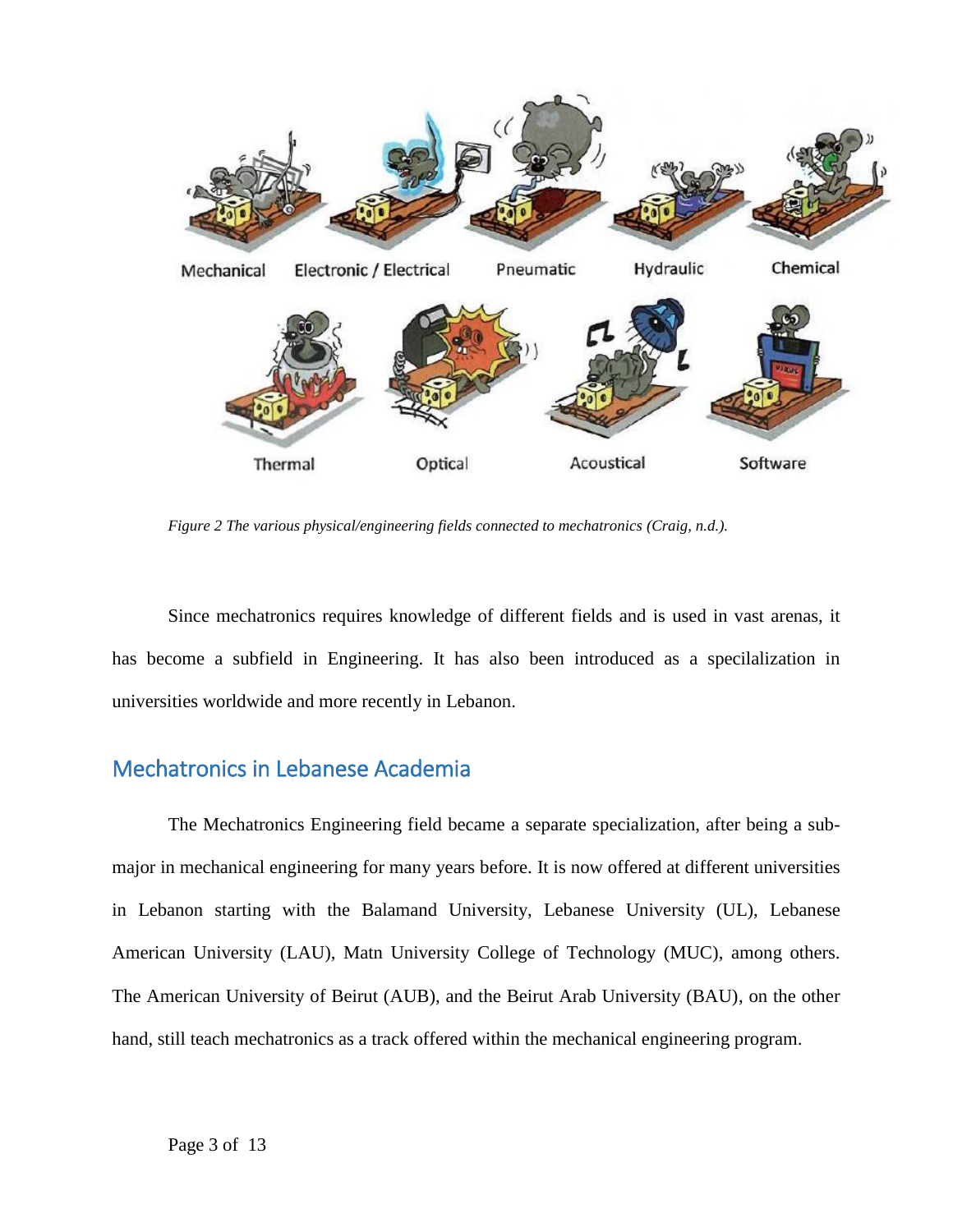Students graduating with a mechatronics degree can work in different fields including oil drilling, automation, manufacturing, robotics, Micro-Electromechanical Systems (MEMS), biomedical systems among others. Between 2012-2017, a total of 81 mechanical engineers graduated with a mechatronics degree in Lebanon, and registered in the order of Engineers and Architects (OEA).

#### <span id="page-6-0"></span>Impact on Business and Economics

Mechatronics is a multi-faceted degree that facilitates the development of various other fields. With the increased use of technology, and fast changes in the market, there is a significant need for mechatronics today. Mechatronics is particularly important to enhance competitiveness in companies through innovation, communication, collaboration and integration (Craig, n.d.).



<span id="page-6-1"></span>*Figure 3 The link between mechatronics and innovation (Craig, n.d.)*

Innovation is "the process of translating an idea or invention into a good or service that creates value for which customers will pay" (WebFinance Inc., n.d.). Therefore, the link between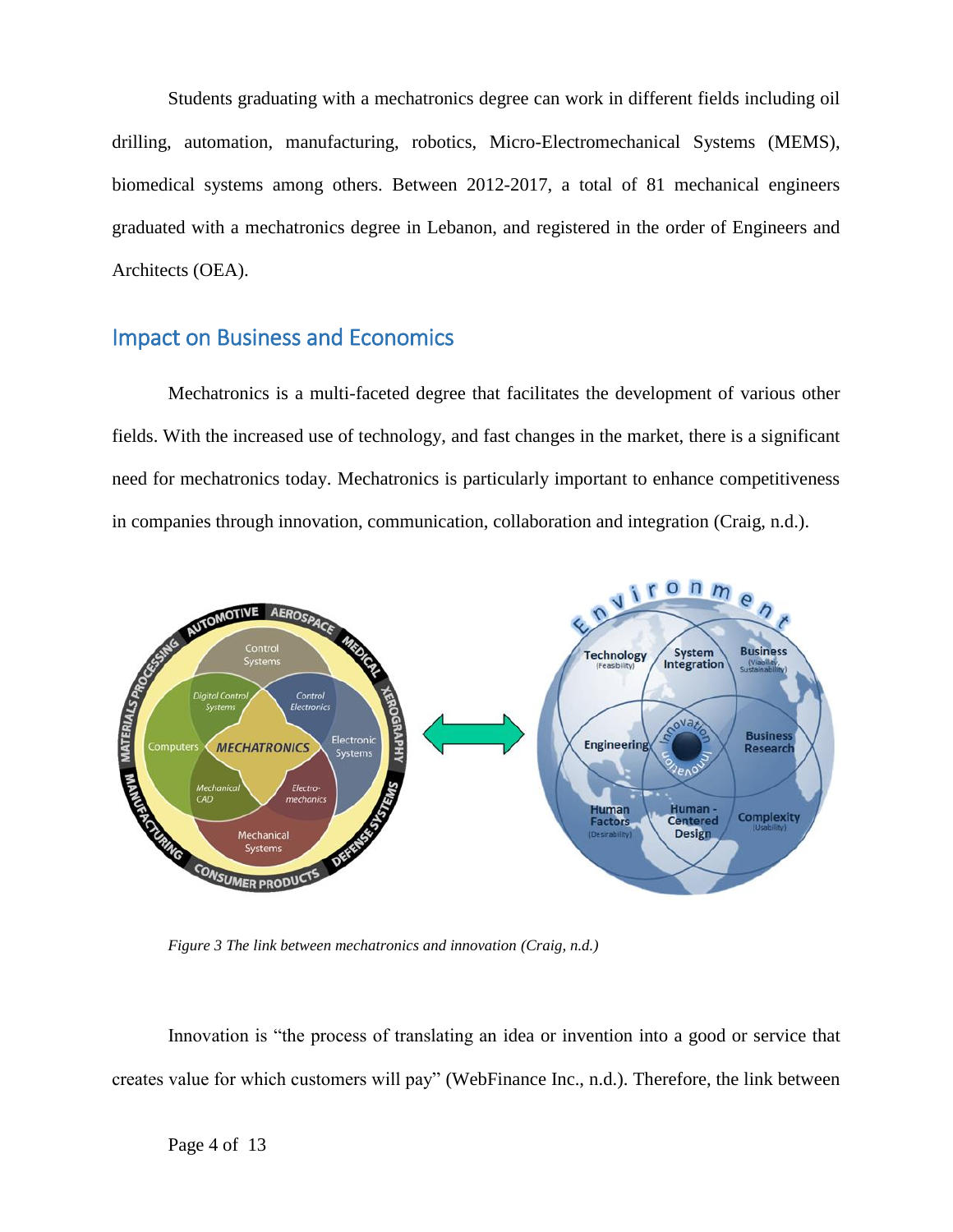mechatronics and innovation is significant in creating entrepreneurship and developing economies. Most countries today encourage innovation and entrepreneurship and seek to expand small and medium enterprises (SME's) in light of their contribution to the Gross Domestic Product (GDP), minimizing unemployment and turning the economic wheel (Shukla, 2017).

Another indication of how vital innovation and entrepreneurship have become in the world today is the number of grants and initiatives offered to innovators all around the world. The reason for all the emphasis is not only the economic return from innovation but also the image of a company and a country. Innovation is being measured and ranked by a vital index called the global innovation index (GII). The GII helps policymakers in creating and developing the environment for innovative companies, and therefore promoting long-term growth, enhanced productivity and job creations (The Global Innovation Index, 2017).

#### <span id="page-7-0"></span>Applications and examples

With the growing importance and usage of smart products and the IoT, the market allows for a vast arena for innovation. National Instruments (NI) Arabia is a subsidiary of National Instruments Corporation. NI Arabia is working in the Arab world to provide the suitable systems that will help to accelerate innovation, productivity, and discovery. The NI Alliance Partners show only six companies registered in Lebanon, working in automation, control, and vision. Their industries are related to the automotive industry, education, machines and mechatronics (National Instruments, n.d.). The listed Lebanese NI Alliance partners are Nairi-Tech, E2, Green Power Generation, Ideation Systems, mekatronico and yle. Most of those companies are sister companies to international companies. Some examples of Lebanese entrepreneurs making use of Mechatronics include The Little Engineer in education, Dom controls in home automation, Kashida in 3D typography, LittleBits and Cherpa.

Page 5 of 13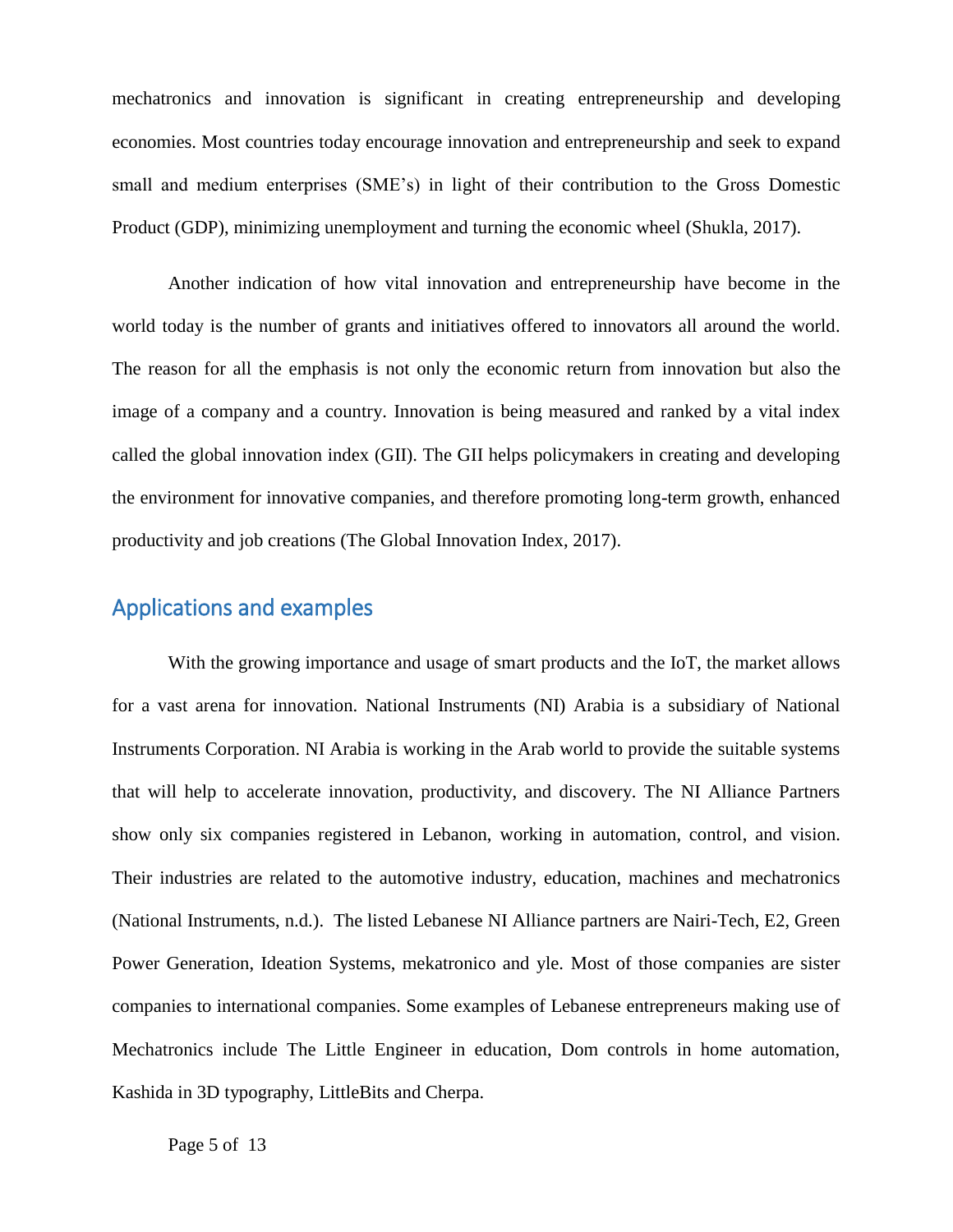#### <span id="page-8-0"></span>Opportunities in Lebanon

Lebanon has a country risk rating of  $C$  in the risk assessment, which means the business environment is challenging. This is due to the unstable political and economic situation (globalEDGE, 2017). Expenditure on Research and Development (R&D) is low, the general infrastructure is not developed enough, and imports are high especially in high-tech products (The Global Innovation Index, 2017). Many Lebanese entrepreneurs, therefore, prefer to take their ideas abroad and to succeed in the different countries of the world. Incentivizing Lebanese entrepreneurs to stay in Lebanon requires a governmental policy that recognize innovation starting at the university level. Such a policy needs to encourage and support those innovators into creating their entrepreneurship companies.

The SWOT analysis of the business environment in Lebanon can probably help in making policy decisions. The emerging gas discovery (globalEDGE, 2017) and exploration of the potential discovery of oil and gas in Lebanon (lebanongasandoil, 2018) presents a significant opportunity for oil and gas companies. Such developments can also serve complementary innovative companies working on new solutions and products that can help tracking and smart exploration and exploitation of oil and gas.

Other opportunities lie in education, as Lebanon is known to have a very robust educational system. But again, there is no real limitation for the applications. The trick for entrepreneurs to succeeding in Lebanon and to reducing the risk is to have an external market, and not depend on the local market. The grand challenges for engineers can be an excellent inspiration for entrepreneurs to set up their own companies and start working in Lebanon.

According to the National Academy of Engineering, the fourteen grand challenges for engineers, in the  $21<sup>st</sup>$  century, are to (National Academy of Engineering, n.d.):

Page 6 of 13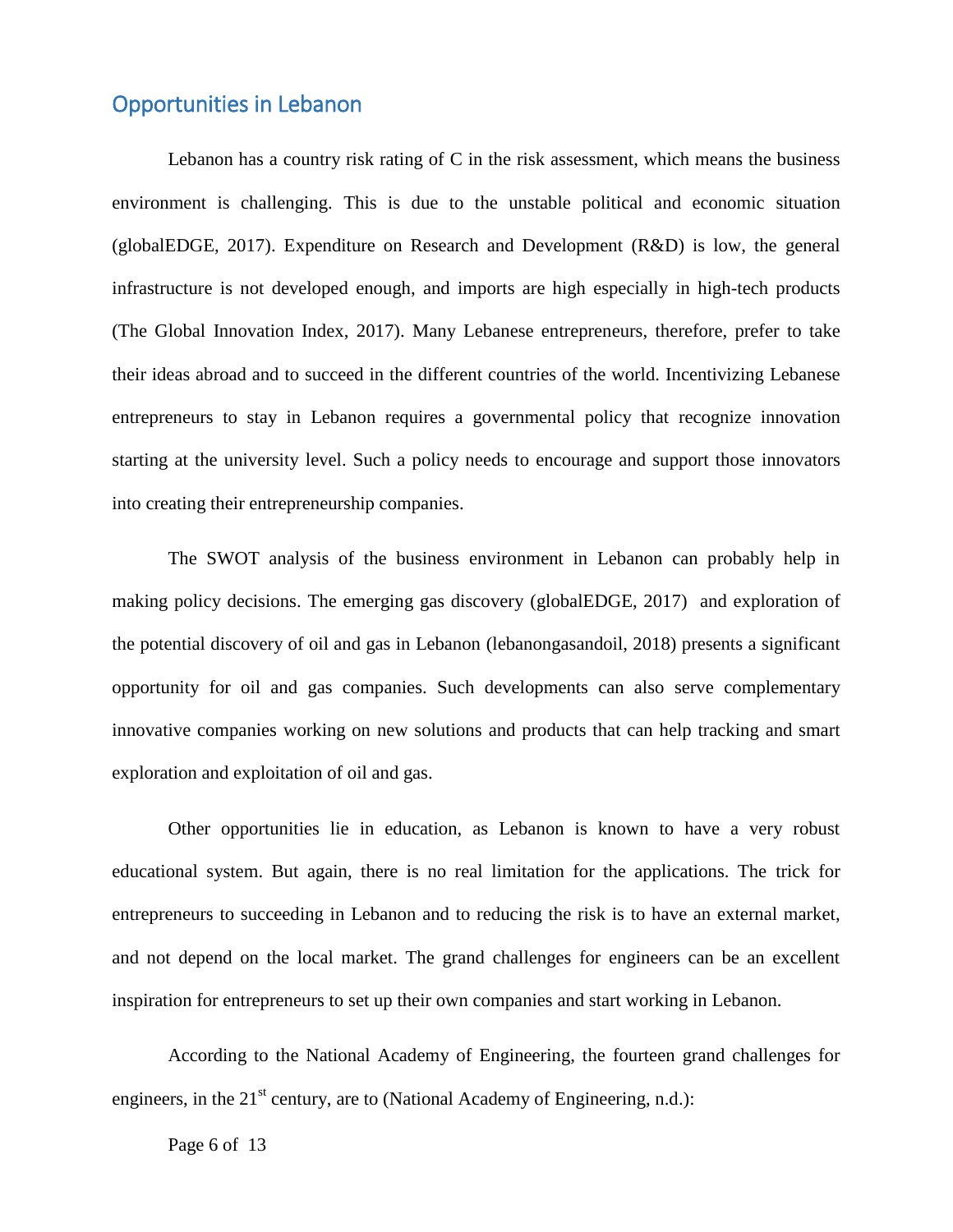- 1- Make solar energy affordable.
- 2- Provide energy from fusion.
- 3- Develop carbon sequestration methods.
- 4- Manage the nitrogen cycle.
- 5- Provide access to clean water.
- 6- Restore and improve urban infrastructure.
- 7- Advance health informatics.
- 8- Engineer better medicines.
- 9- Reverse-engineer the brain.
- 10- Prevent nuclear terror.
- 11- Secure Cyberspace.
- 12- Enhance virtual reality.
- 13- Advance personalized learning.
- 14- Engineer the tools for scientific discovery.

Focusing on the challenges, and opportunities in Lebanon, an entrepreneurial company should also work on cost-effective initiatives. Decreasing the number of employees cuts down expenditure, and whereas targeting external markets, in addition to the local market, lowers the risk. Startups will need to draw on knowledge, skills, expertise, marketing, and startup ecosystems. The Ministry of Industry (MoI) is already playing a role, and helping innovation in mechatronics to prosper through their activities and programs. Some of the programs and activities that the MOI carried out in this regards are: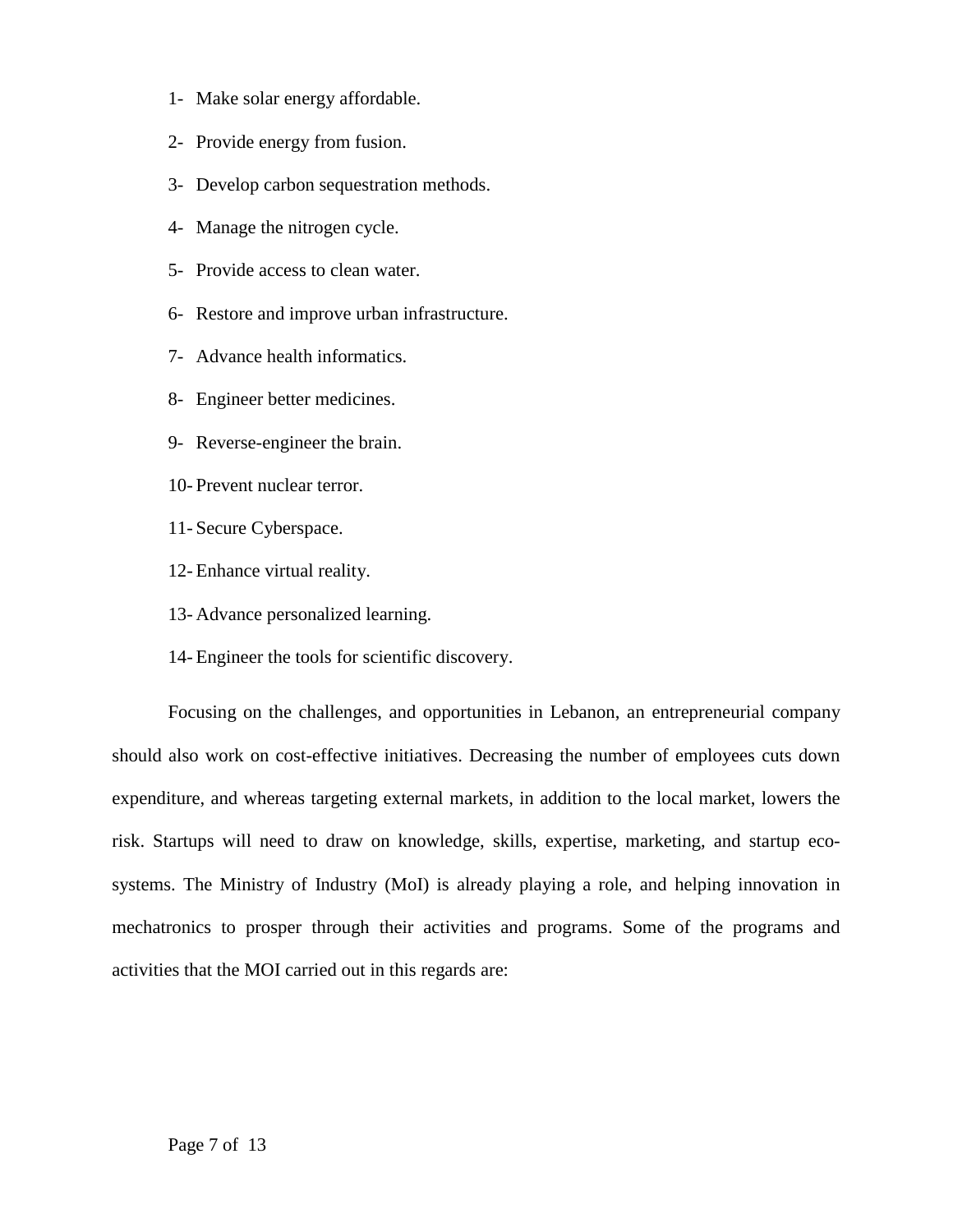- 1- Launching the new innovation concept (2035) "Created in Lebanon", as well as incorporated innovation in its vision, published as Integrated Vision For The Lebanese industrial Sector 2025 (MoI, 2015).
- 2- Working closely with the Industrial Research Institute (IRI) and incorporating innovation in its strategy.
- 3- Sponsoring and participation in the NI-Day events.
- 4- Following up on the Lebanese Industrial Research Achievements (LIRA) program
- 5- Conducting studies and research, accompanied by workshops and conferences.
- 6- Signed an agreement with the Ministry of Education and higher Education (MoEHE) and the Association of Lebanese Industrialists (ALI) to design educational programs as per the industrial needs.
- 7- MoI conducted several entrepreneurial workshops in universities to encourage the graduated students (BS, MS, PhD) to be productive entrepreneurs.

With the ongoing effort of the MoI, new and old factories should also incorporate innovation through their working teams, and through developing their machinery. This will allow new workshops with new technologies to emerge.

#### <span id="page-10-0"></span>Suggested Solutions

In October 2017, the National Center of Scientific Research (CNRS) held a training session in their premises. During the training session, CNRS declared that it had established an inhouse National Technology Transfer Office (NTTO. Attendees were from different universities and ministries. Universities were advised to establish innovation centers to encourage discovery of entrepreneurs and boost innovation amongst students. Some of the universities and research institutes already established their innovation centers. AUB established the Center for Research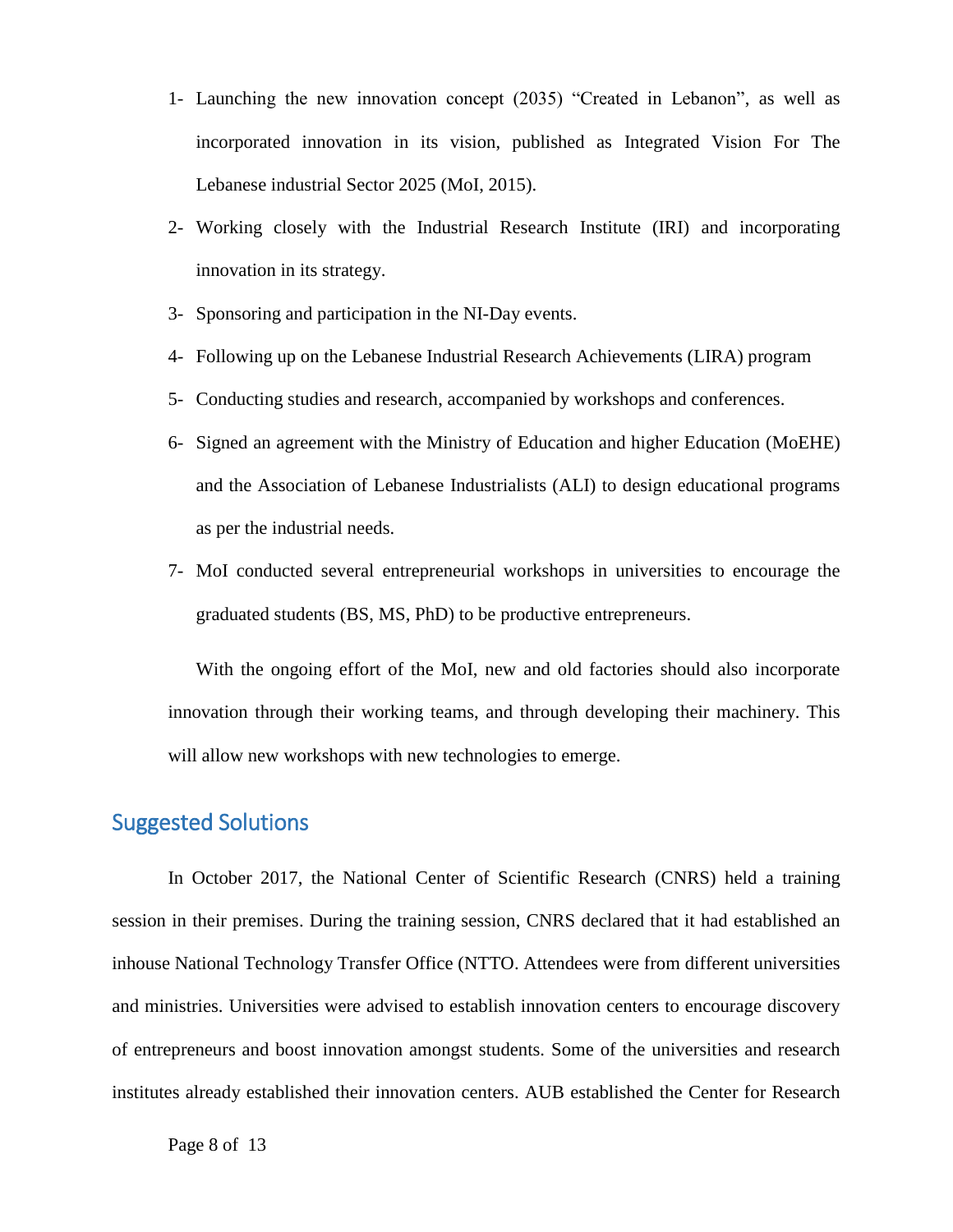and Innovation (CRInn) which is under the Technology Transfer Unit (TTU) and the Office of Grants and Contracts (OCG) (AUB, n.d.). The IRI as well, established the Center of Innovation and Technology (CiT) in 2012.

With the structure having many centers in Lebanon, there was an initiative from NI to establish a small and diversified team, including professors, startup ecosystem providers, technology providers, investing bodies, technology programs and the Ministry of Industry. The role of such a team is to help fill the skills and market gaps facilitating access to technology. The suggested inter-institutional team can help find the proper market for raw materials, semifinished products, sub-contracting, and for the final product itself. It can support young innovators and boost their innovation to creation.

In fact, every institution should have a small innovation team composed of different employees from each department. **Because change begins from within, it is vital for the MOI to take up this initiative and put in place its first innovation team whose members may change on a yearly basis.** 

#### <span id="page-11-0"></span>**Conclusion**

Lebanon's GII rank is the  $81<sup>st</sup>$  in the world, and  $14<sup>th</sup>$  among 19 countries in the Northern Africa and Western Asia (See [Annex\)](#page-15-0). As mechatronics as a field is invading our world with IoT and smart products, it is imperative for Lebanon to accelerate national efforts to encourage innovation in technology, SME's developments and entrepreneurship. Public policies should be geared towards helping entrepreneurs develop new products facilitating access to external markets. Policies and projects are a good start. The ministry should highlight the achievements of its in place dynamic innovation team, to be a good example for other ministries. The NI initiative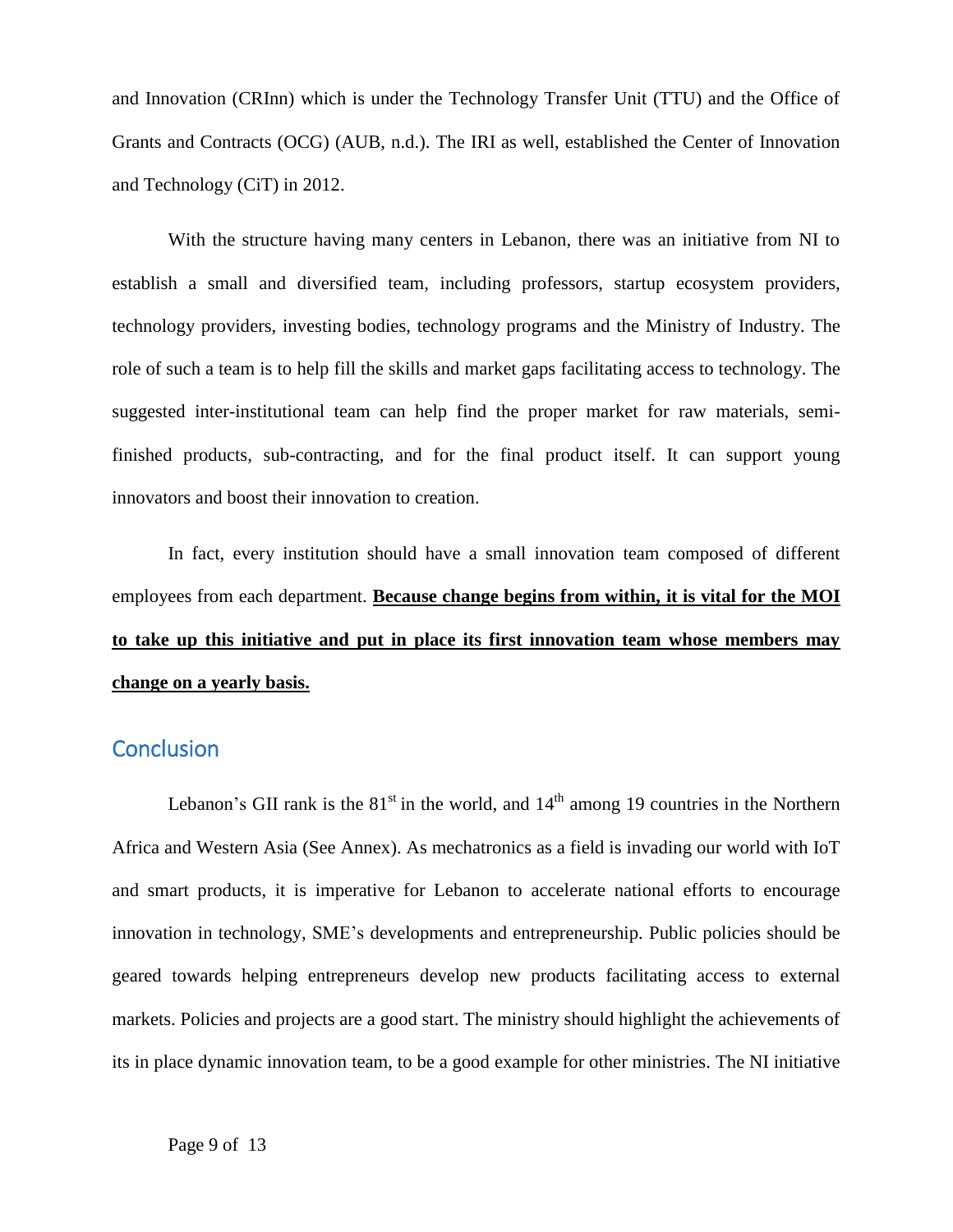is also a good idea for creating a cross-innovation working team that could spearhead technological breakthrough in mechatronics and technology.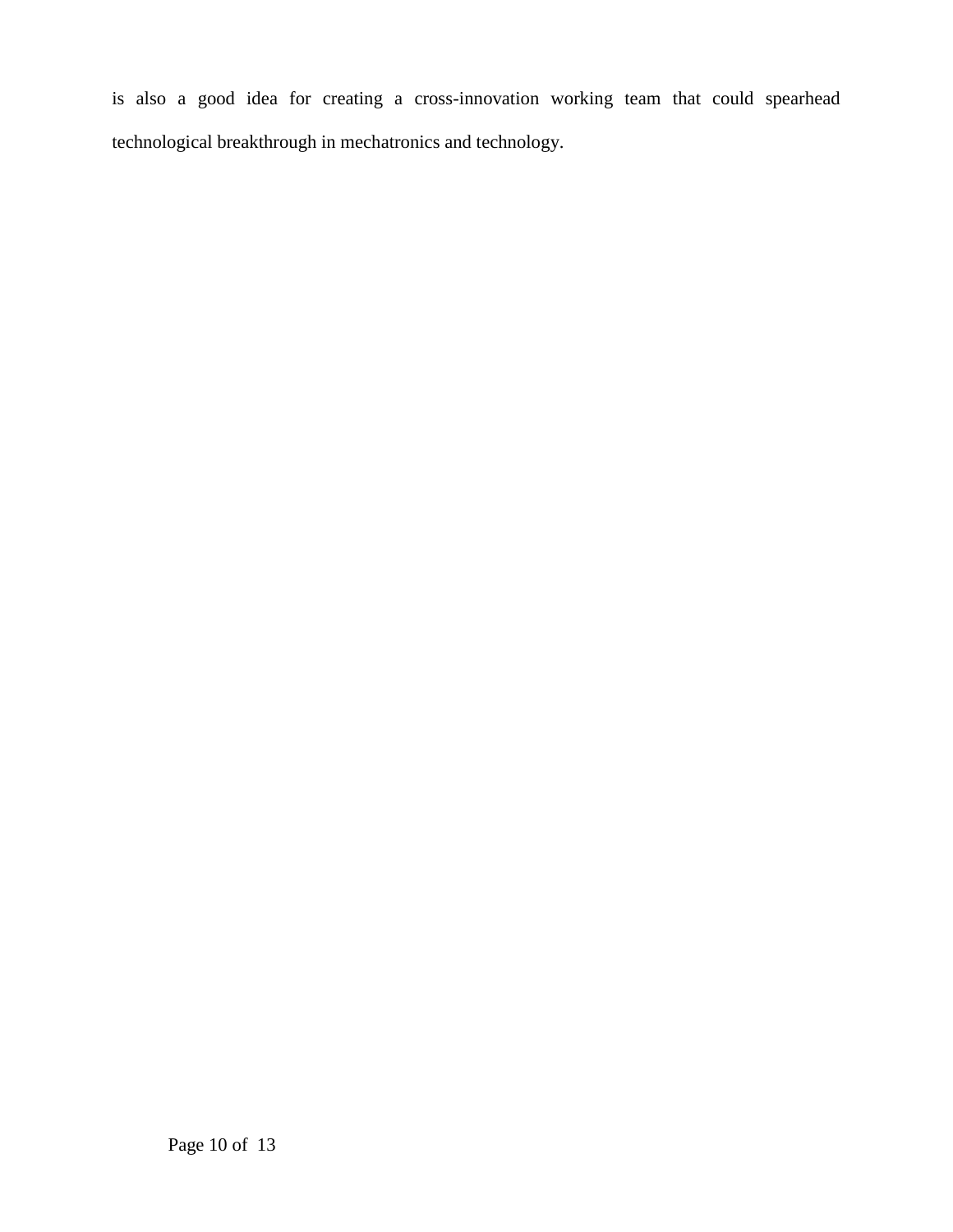#### <span id="page-13-0"></span>References

- Atkins, T., & Escudier, M. (2013). mechatronics. In *A Dictionary of Mechanical Engineering.* Oxford University Press. Retrieved December 13, 2017, from http://www.oxfordreference.com.contentproxy.phoenix.edu/view/10.1093/acref/9780199 587438.001.0001/acref-9780199587438-e-3813
- AUB. (n.d.). *American University of Beirut*. Retrieved January 25, 2018, from Center of Research and Innovation (CRInn): http://website.aub.edu.lb/ogc/Pages/crinn.aspx
- Brown, A. S. (2011, August). Mechatronics and the Role of Engineers. Retrieved January 15, 2018, from https://www.asme.org/engineering-topics/articles/mechatronics/mechatronicsand-the-role-of-engineers
- Cornell University, INSEAD, WIPO. (2017). Global Innovation Index 2017. Retrieved January 25, 2018, from http://www.wipo.int/edocs/pubdocs/en/wipo\_pub\_gii\_2017.pdf
- Craig, D. K. (n.d.). Mechatronics and Innovation. Retrieved January 16, 2018, from http://www.multimechatronics.com/wp-content/uploads/2017/04/Mechatronics-and-Innovation-2017-KCC.pdf
- Davim, J. P. (2013). *Mechatronics.* John Wiley & Sons, Incorporated. Retrieved December 13, 2017, from from https://ebookcentral-proquestcom.contentproxy.phoenix.edu/lib/apollolib/detail.action?docID=1143605.
- globalEDGE. (2017, January). *globalEDGE*. Retrieved January 24, 2018, from Lebanon: Risk Assessment: https://globaledge.msu.edu/countries/lebanon/risk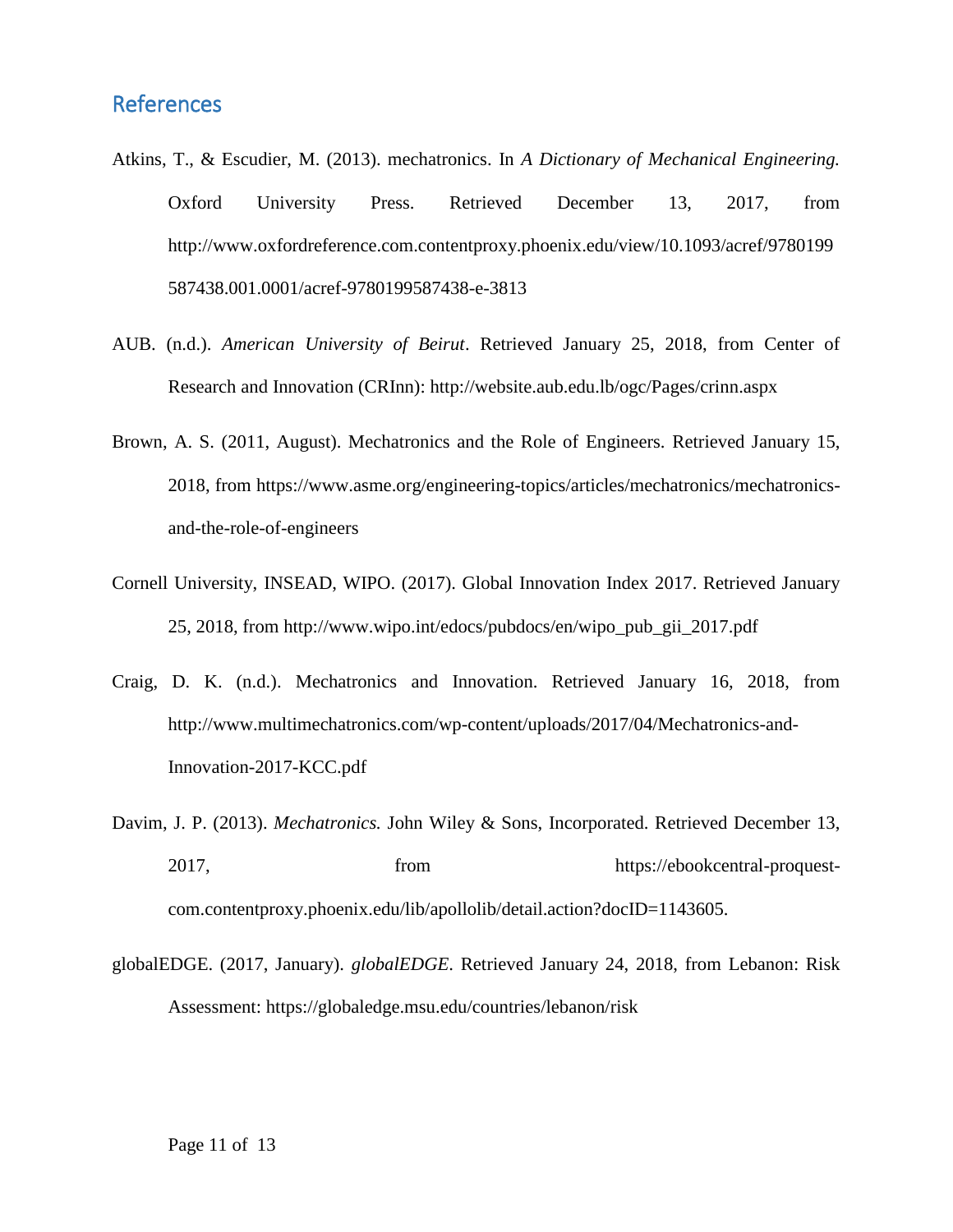- lebanongasandoil. (2018, January 03). *Lebanon Gas and Oil*. Retrieved January 24, 2018, from Latest News: http://www.lebanongasandoil.com/index.php/news-details/158
- National Academy of Engineering. (n.d.). *NAE Grand Challenges for Engineers.* Retrieved January 24, 2018, from Challenges: http://www.engineeringchallenges.org/challenges.aspx
- National Instruments. (n.d.). Alliance Partner Directory. Retrieved January 15, 2018, from http://partners.ni.com/directory/search?l=Lebanon

Obaia, M. (2016). *Mechatronics brief history and applications.* doi:10.13140/RG.2.1.1692.0720

- Rensselaer Polytechnic Institute. (2007, July 22). Mechatronics. Retrieved 12 26, 2017, from https://en.wikipedia.org/w/index.php?title=File:Mecha.gif
- Shukla, A. (2017, June 14). *paggu.* Retrieved January 16, 2018, from The Importance of Innovation in Entrepreneurship: http://www.paggu.com/entrepreneurship/the-importanceof-innovation-in-entrepreneurship/
- *The Global Innovation Index.* (2017). Retrieved January 16, 2018, from ABOUT THE GLOBAL INNOVATION INDEX: https://www.globalinnovationindex.org/about-gii#framework
- The Global Innovation Index. (2017). Analysis. Retrieved January 27, 2018, from https://www.globalinnovationindex.org/analysis-economy
- WebFinance Inc. (n.d.). *Business Dictionary.* Retrieved January 16, 2018, from innovation: http://www.businessdictionary.com/definition/innovation.html